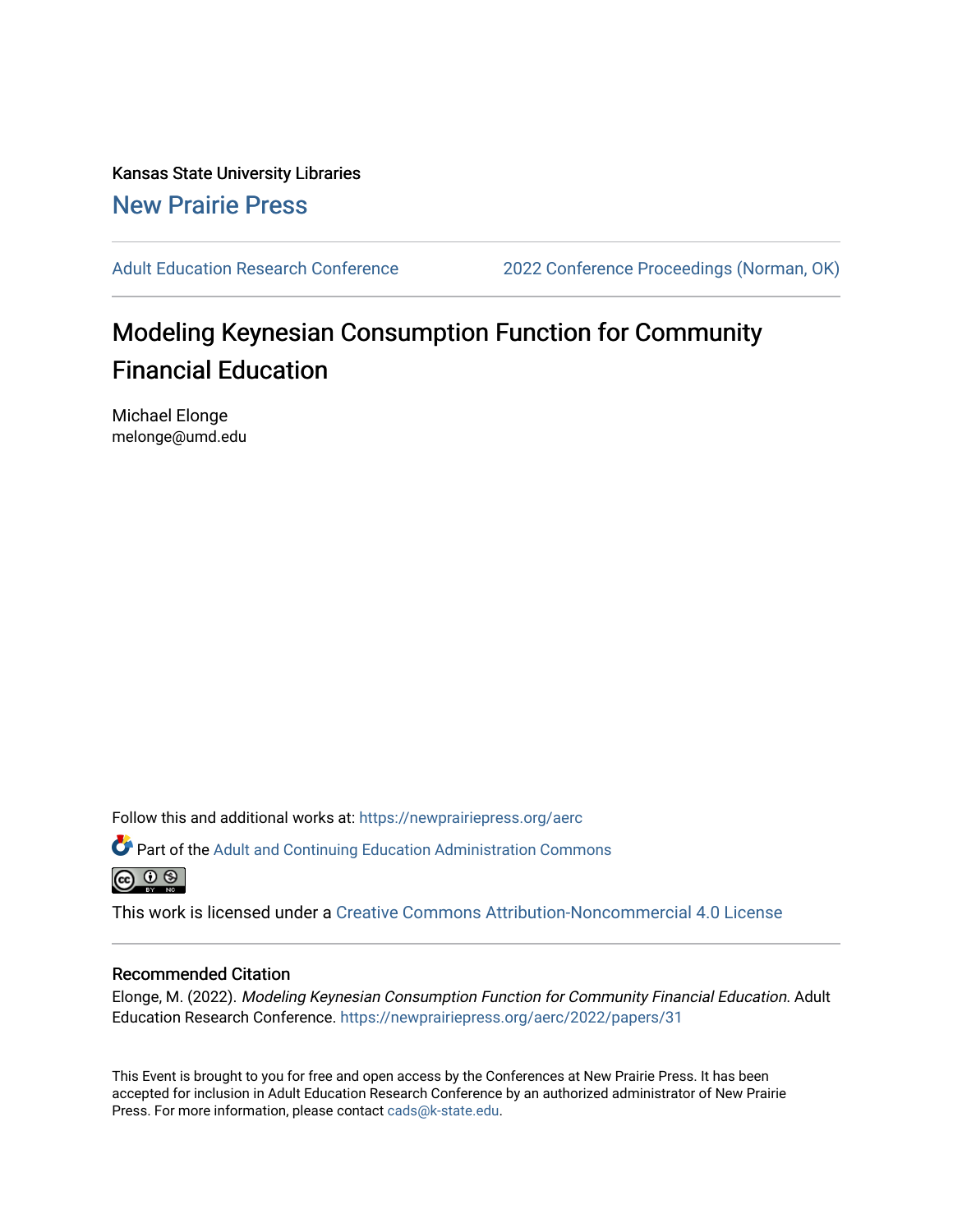## **Modeling Keynesian Consumption Function for Community Financial Education**

Michael Elonge

## **Abstract**

Modeling Keynesian Consumption Function for Community Financial Education demonstrates basic teaching to caseworkers to develop their financial education skills to become better financial mentors to the communities they serve. *Keywords:* caseworkers, community, consumption-function, financial education, welfare.

Although government spending on public assistance is widely discussed in social science literature, not much has been discussed demonstrating the importance of essential basic economics and finance education in helping families maximize public assistance (Campbell, & Gaddis, 2017). When families in a community are in financial crisis there is a definite need for government intervention (Ramey, & Zubairy, 2018). In Baltimore, Maryland, just like many urban cities in the US, transfer payment in public assistance helps put food on the table and provides shelter to thousands of families considered to be below the poverty line (Rothstein, J., & Valletta, R. G. 2017). Proponents against public assistance may argue that public assistance is a disincentive to productivity, a discouragement to re-employment, and an eventual raison d'être for recipients and their communities to be worse-off due to the zero multiplier effect of such a government spending (Rozema, & Ziebarth, 2017; Yang, 2017; Brewer, & Shaw, 2018). Reflecting on a government bailout, when the national economy is in crisis, Keynesian economics substantiates such a bailout would have a multiplier effect (Keynes, 1937; Ando, & Modigliani, 1963). This paper assumes that those on public assistance are predominantly in financial crisis and as such, public assistance is a bailout directly to the recipients and indirectly to their communities (Hashemzadeh, & Farhat, 2017). If such is the case, public assistance could have a probable multiplier effect in those communities. Modeling Keynesian Consumption Function for Community Financial Education teaches basic, but essential financial education skills, they would become knowledgeable and comfortable in providing financial mentoring to recipients of public assistance (Hicks, 2018). In this way, the DSS bailout would be a doubleedged sword with finances and basic financial education skills available to recipients. The objective is to help teach financial education skills to DSS caseworkers to enable them to help recipients of public assistance maximize their transfer payments. This study recognizes economics as the foundation of financial decision-making in an economy and as such, modeling Keynesian Consumption Function for a community financial education was the appropriate approach due to its versatility in economics and personal finance education (Johnson, 2017).

## **Keynesian Economics Model**

In the Keynesian Economics model, spending is the driving force of the economy. Assuming everything is equal, spending can only be done when income is available. In other words, there must be a supply of income in the economy and the total is what Keynes calls Aggregate Income (Keynes, 1937). Aggregate Income (commonly represented in economics as, Y) should be equal to the Aggregate Demand for Income (note that people demand income basically for spending, and therefore, Aggregate Demand is also Aggregate Spending).

Aggregate Spending includes Consumption spending by households or individuals and families (C), Investment spending by businesses (I), Government Spending (G), and Net Exports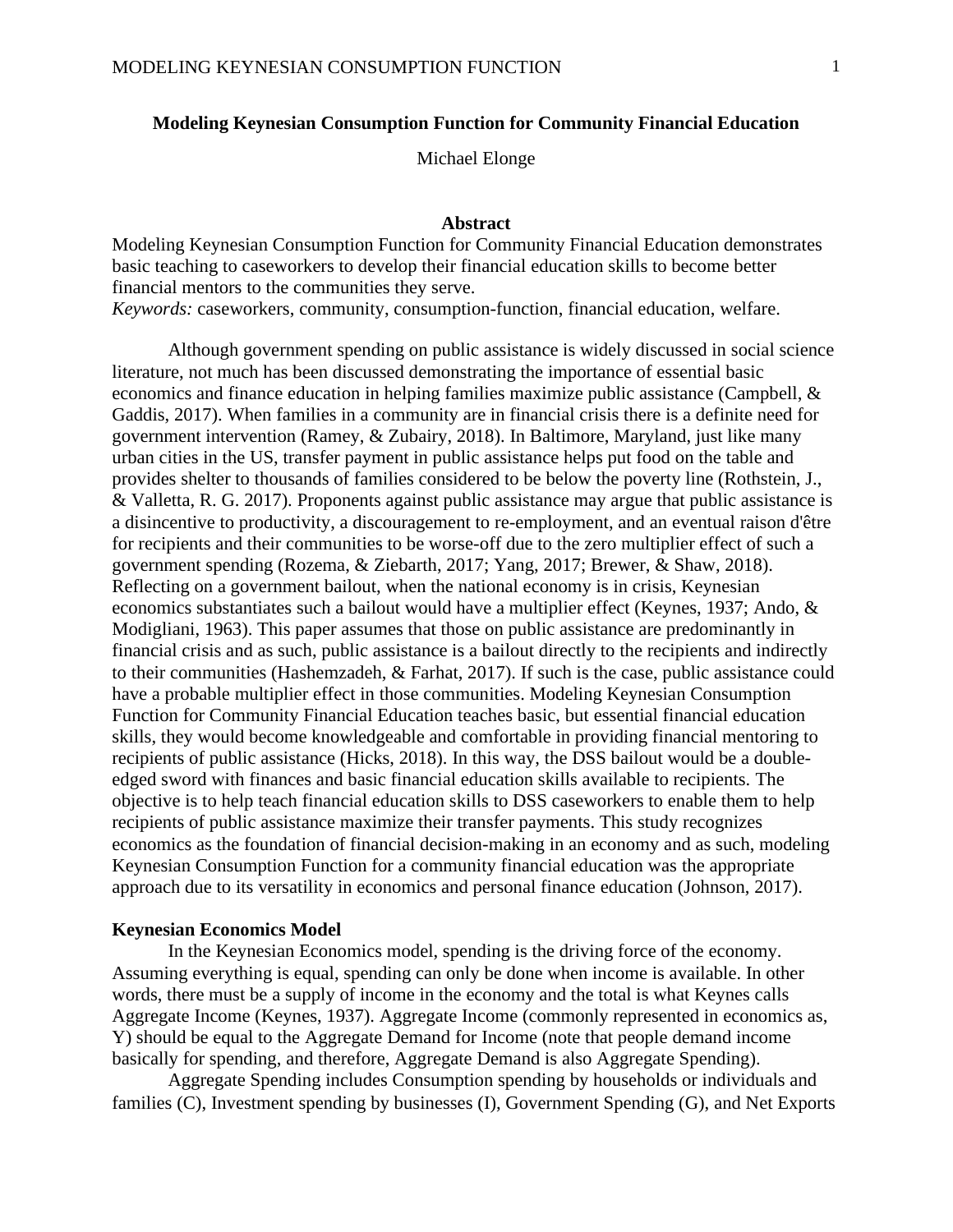or Exports minus Imports (Xn). In a nutshell, Y represents the Total Supply of Income or Aggregate Income, and C+I+G+Xn represents Total Spending or Aggregate Spending in an economy (Keynes, 1937). This leads to the Keynesian economics model:  $Y = C + I + G + Xn$ . The model indicates a linear relationship between Aggregate Income (Y) and Aggregate Spending (C  $+ I + G + Xn$ ). Therefore when the economy is in a recession, and the government decides to intervene by increasing Aggregate Income (Y), this increase in Y, would cause Aggregate Spending to multiply and help the economy rebound from crisis. However, the focus of this study is on communities in financial crisis with individuals depending on public assistance. These individuals do not own a business to generate business spending (No "I"), they are not in control of the government to print money and generate spending (No "G"), and they do not conduct export and import transactions (No "Xn"). All that they do is consume (only "C") depending on their disposable income (Deaton, 2012). So, by narrowing the general model,

 $Y = C + I + G + Xn$  to focus on Consumption Spending (C), the model becomes the Consumption Function,

 $C = C + mpc$  (Yd) where,

- i.  $C =$  Consumption Spending
- ii.  $C =$  Spontaneous consumption spending (people in the US consume even at zero income)
- iii. mpc = Marginal Propensity to Consume, induce consumption spending or that proportion of additional income that is consumed or saved. It determines the multiplier effect.
- iv.  $Yd = Disposable Income: Income (Y) minus tax (Tx) plus transfer payments$ (Tr) .e.g public assistance Or  $Yd = Y - Tx + Tr$

In a nutshell, for families in public assistance their disposable income equals transfer payment (Yd = Tr) and the Consumption Function:  $C = C + mpc$  (Tr). Public assistance recipient can still maximize their income (Tr), they can decide how much to consume or save, and obviously, any little savings can result in a multiplier effect.

## **Methodology**

225 DSS caseworkers attended a financial education program. 80 percent were social workers by profession (BSW and MSW) and the rest were graduates with related social science degrees. All participants had little or no prior knowledge about theories on income, consumption, and investment.

The program was five days, three hours per day, and the topics were based on days (Day one: Discussions on Keynes and Keynesian Economics; Income and Consumption. Day two: Basic Principles of economics Scarcity, Choice, and Opportunity Cost. Day three: the relationship between income, consumer spending, and saving. Day four: Transfer payment to public assistance, and budget to save. Day-five: Understanding the relationship between income, consumer spending, and saving; marginal propensity to consume, marginal propensity to save, and the multiplier effect; and using acquired skills to become financial education mentors to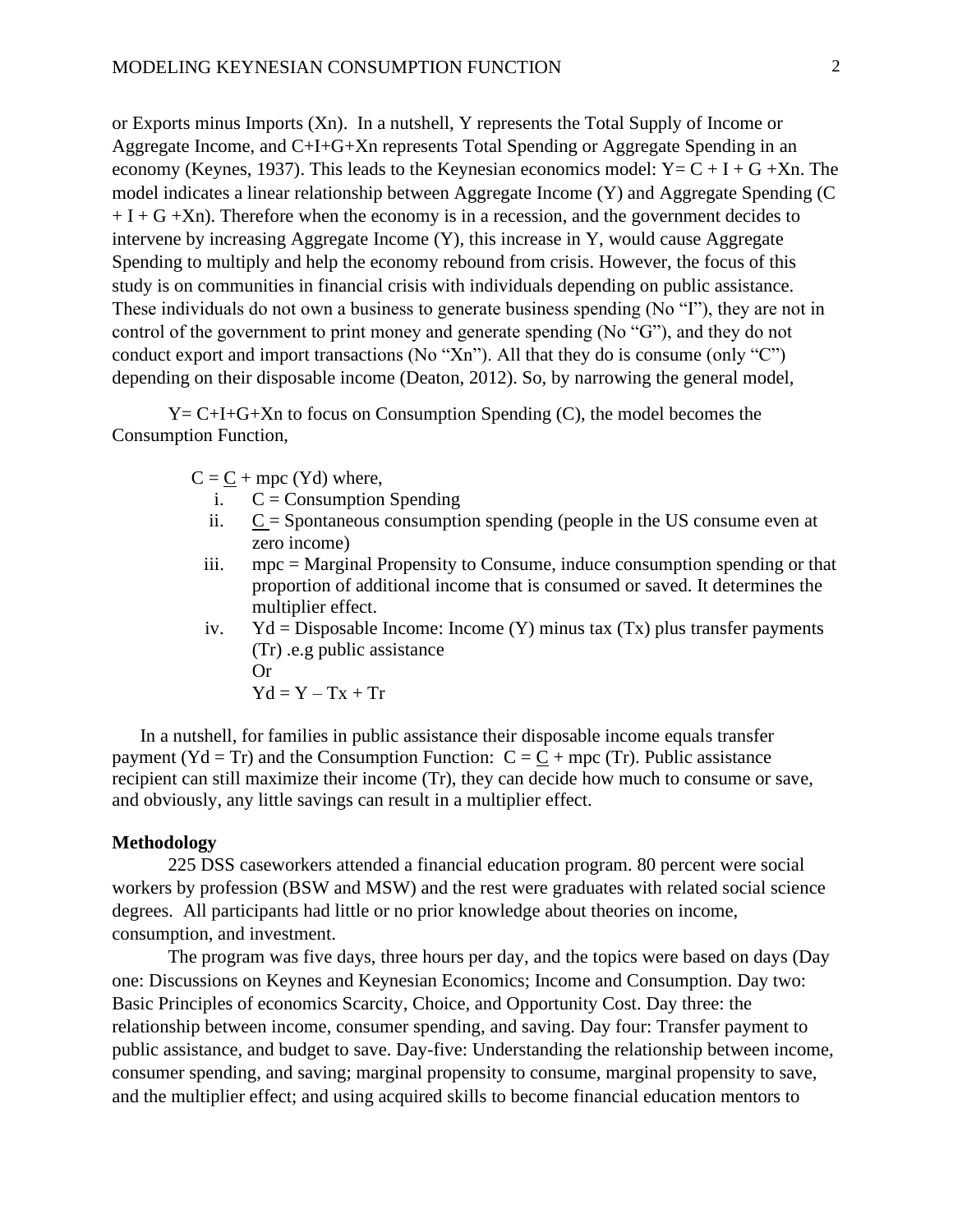recipients of public assistance). Caseworkers have case records to manage and as such, it is normal that not all of the participants would be present on all five days of the program. Participants were all encouraged to show up on all class days, especially the last day, Day-five of the program for a recap and evaluation of the program.

## **Results**

The table below shows the outcome of the number of caseworkers, the number of days of classes attended, and the average financial education skills scores.

| Caseworkers | # Class Days Attended (CDA) | Financial Education Skills (FES) |
|-------------|-----------------------------|----------------------------------|
| 16          |                             |                                  |
| 24          |                             | 59                               |
| 10          |                             | 68                               |
|             |                             |                                  |
| 134         |                             |                                  |

The correlation between number of class days attended and financial education skills (FES) can be derived from the sample covariance formula:

 $Cov(CDA, FES) = \frac{\sum (CDA - \overline{CDA}) (FES - \overline{FES})}{N_A}$  $N-1$ i.  $\Sigma$ CDA =15  $\Sigma$ FES = 341 ii.  $\overline{CDA} = 15/5 = 3$ iii. FES  $= 341/5 = 68$ iv.  $N = 5$ v.  $\sum$  (CDA -  $\overline{CDA}$ ) (FES -  $\overline{FES}$ ) =127 vi.  $\sum$  (CDA -  $\overline{CDA}$ )<sup>2</sup> = 10 vii.  $\sum$  (FES -  $\overline{\text{FES}}$ )<sup>2</sup> = 1647  $Cov$  (CDA, FES) =  $\frac{\sum (CDA - \overline{CDA}) (FES - \overline{FES})}{N_A}$  $\frac{(PES - FES)}{N-1} = \frac{127}{4}$ 4

 $= 32$ 

Based on the above result from the sample covariance of both variables, the number of Class Days Attended (CDA) and Financial Education Skills (FES) have positive covariance. It is obvious that as caseworkers' CDA increases their FES also increases. However, this is not enough to determine the strength of this relationship between caseworkers' CDA and FES or the correlation coefficient.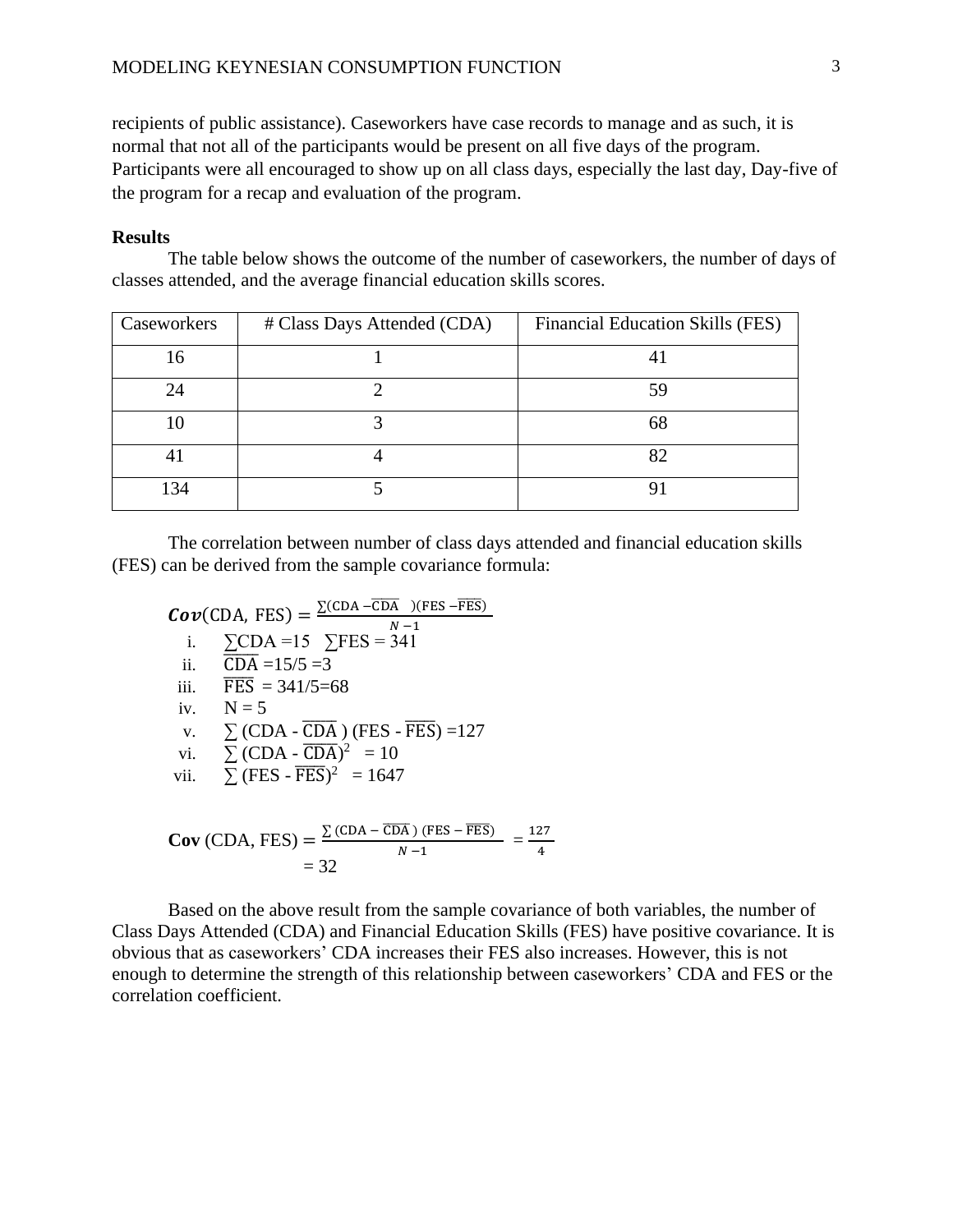Computing the Correlation Coefficient:

$$
\Gamma = \frac{CovCDA, FES}{SCDASEES}
$$
  
i. 
$$
SCDA = \sqrt{\frac{\Sigma(CDA - \overline{CDA})2}{N-1}} = \sqrt{\frac{10}{4}} = \sqrt{2.50}
$$
  
= 1.58  
ii. 
$$
SFES = \sqrt{\frac{\Sigma(FES - \overline{FES})2}{N-1}} = \sqrt{\frac{1647}{4}}
$$
  
=  $\sqrt{411.75} = 20.29$ 

$$
\Gamma = \frac{\text{CovCDA, FES}}{\text{SCDASFES}} = \frac{32}{1.58 \times 20.29} = \frac{32}{32.06} = 0.998
$$

## **Conclusion**

Modeling Keynesian Consumption Function for Community Financial Education helps build financial skills essential for caseworker mentoring of communities on public assistance. There is a very strong, perfect relationship between caseworker CDA and FES (0.998). Conclusively, attending classes in basic economics and financial education using an appropriate economics model like the Consumption Function would likely help caseworkers acquire knowledge and skills. This acquired knowledge and skills would enable them to become essential financial mentors to communities in need of financial assistance, especially recipients of public assistance. The expectation is that if caseworkers are empowered with economics and financial knowledge, they would develop confidence in helping welfare recipients in understanding and in managing their finances from transfer payments.

#### **Implications**

A major implication of this study is enforcing the notion of transfer payment as income to individuals on public assistance. From the understanding of marginal propensity to consume, marginal propensity to save, and the multiplier effect that could mitigate the financial crisis in communities; caseworkers are committed to mentoring public assistance recipients. It is not just any teaching that motivates people to spend wisely or save. Such teaching would require mentoring with confidence and tenacity from the mentor. The foundation of spending and saving are embedded in economics and as such, teaching based on essential economics models simplifies the understanding for a reason to minimize consumption, save, and invest at all income levels. Another essential implication is that the consumption function instructs us that everybody with any amount of income can minimize consumption spending and accrue saving. Incidentally, it seems obvious that most people with income and better consumption decisions can have savings. Such people are happier than those without savings (Ando, & Modigliani, 1963).